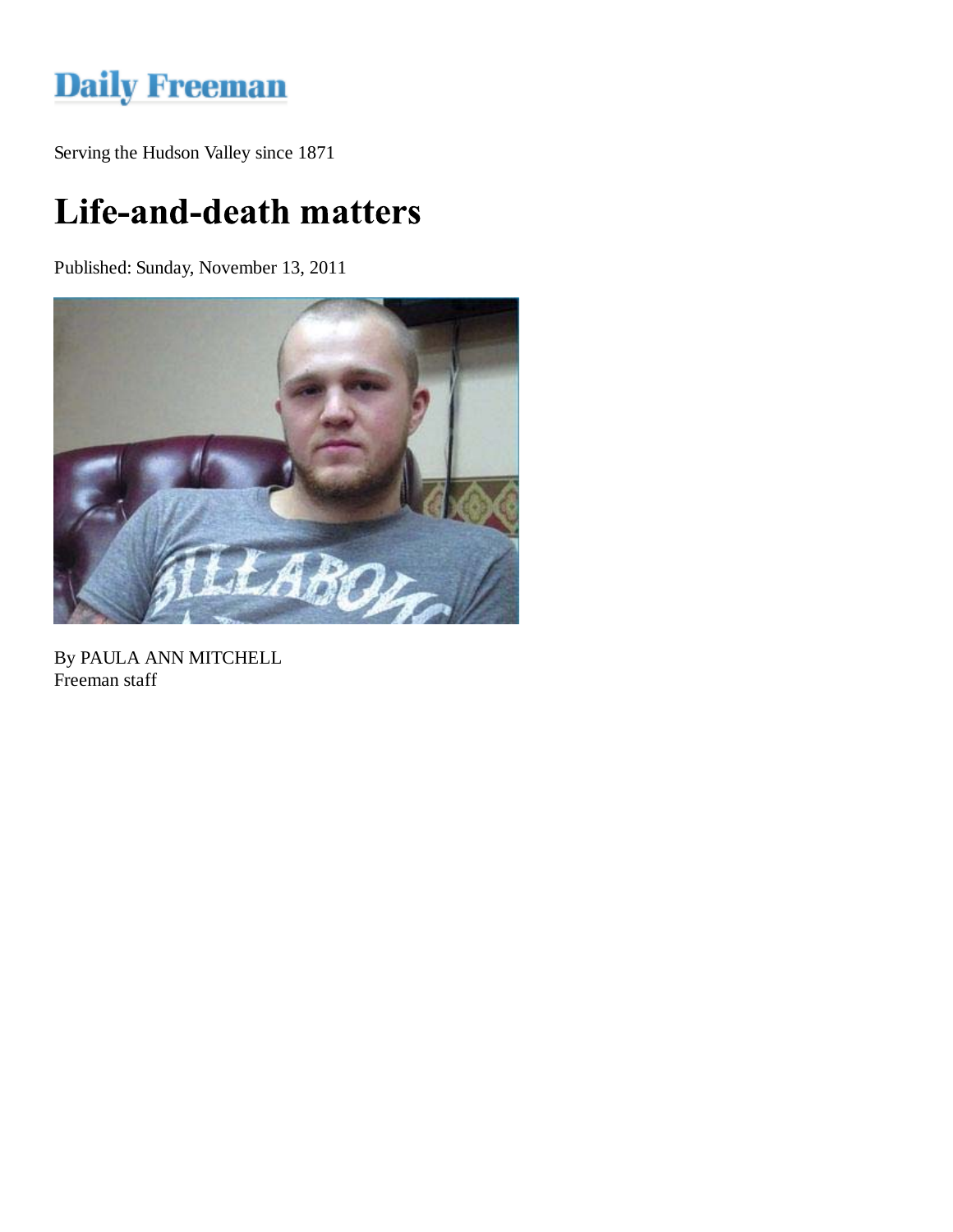

Peter Alexander had just gotten off from work two years ago, and he was feeling especially blue. To make matters worse, his girlfriend announced later that night that she "didn't want to be with him anymore."

That was enough to push the 19-year-old Kingston man over the edge.

Already depressed and on the prescription drug Lithium to treat his bipolar disorder, Alexander decided, at that moment, life was no longer worth living.

"I was in a depressed state, and the new medication wasn't working for me," he said. "For me, it was like 'Why even be here?"

So he flung open the door of the car traveling 55 mph in which he was a passenger and threw himself out.

It was one of six times that Alexander, now 21, tried to kill himself. The first time, he was just 13 when he tried to hang himself at his friend's house.

"It didn't work," he said. "The rope just snapped."

Alexander, a Saugerties High School student who went on to earn his general education diploma, said when he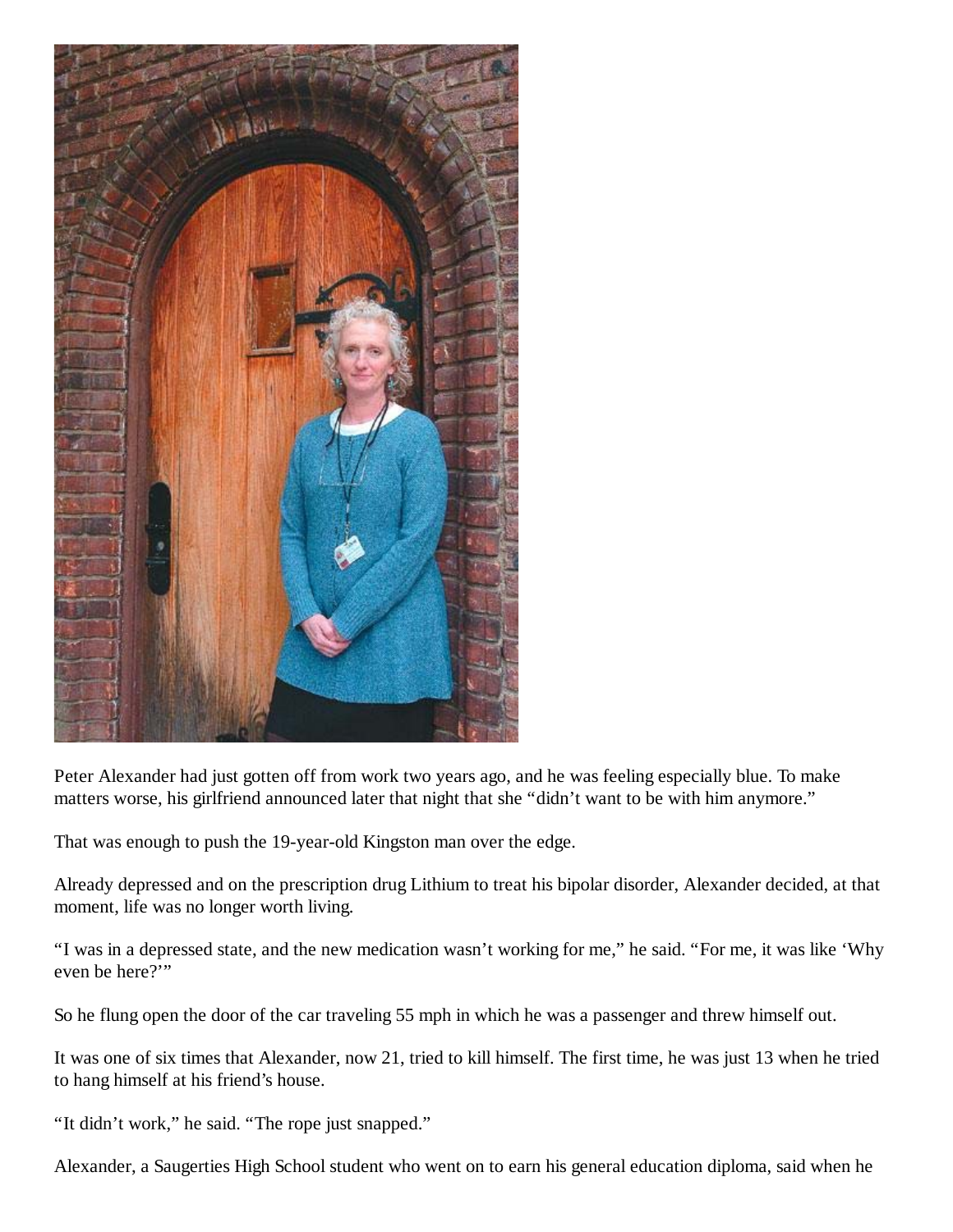looks back at his suicidal attempts now, it sends a shiver up his bones.

"I woke up on the other side of the guardrail, with gashes all over my body," he said of the car incident. "It was just crazy, and now, I realize that I'm still here for some reason."

Today, Alexander lives happily with his girlfriend. Together, the two are raising her son in Kingston.

He said he's got clear goals for his life and wants to attend college next fall to pursue his love for creative writing and drawing. But it was a tough road to get to where he is now.

Alexander's father died when he was an infant, and he was not raised by his biological mother. Instead, he bounced from home to home, living with an uncle and friends and eventually ended up homeless.

He is the sort of youngster Dr. Suzanne Button had in mind when she began researching the subject of teen suicide a few years ago.

"What we were finding was that suicide rates were starting to uptick nationally and regionally as well," Button said Wednesday at her home in Red Hook.

She is a clinical psychologist and works as the assistant director of quality and clinical outcomes at Astor Services for Children and Families in Rhinebeck. A few years ago, Button said, the staff noticed that suicide attempts among those in Astor's population were rising.

"The upticks started for us in 2009," she said. "Really, the United States had a good 15 to 20 years of steadily declining suicide rates up until a few years ago." But the Centers for Disease Control and Prevention statistics on suicide rates often lagged, Button adde.

"So we had to do our own detective work," she said. "At that point, we thought as part of our (Astor's) services, we needed to start getting out there and looking at warning signs and what can be done about it."

Through her research, Button has compiled revealing data that help her and others at Astor get the message out that teen suicide can be prevented. "Children who are at higher risk for suicide are generally kids who have psychiatric disorders or intense stressors in their lives," she said.

That may include things like being a victim of bullying or being pushed too hard to excel in school or athletics, according to Button. Family stressors like a job loss, household discord and divorce can also trigger a child to think about suicide, she said. Other factors like lack of popularity in school or even a romantic breakup may also prove to be too much for some youngsters, Button added.

"Even a bad grade on a math test can move them to an action that can be self-harming," she said. "so it's very important that people know what the warning signs are."

Things that every adult who has a child in his or her life — whether a parent, teacher or coach — should look for are personality changes or shifts in eating or sleeping patterns, Button said. Another red flag is when a youth begins engaging in risky behavior like drug or alcohol use, she added. There are also things like overreaction to a perceived humiliation like a breakup, Button said.

"The child might make statements like it's the end of their life," she said.

Other things adults or teen peers ought to look for are a persistent pattern of boredom, neglecting one's appearance or even giving away personal possessions. Button said it's important to pay attention to such signs because teen suicide is far more common than many believe.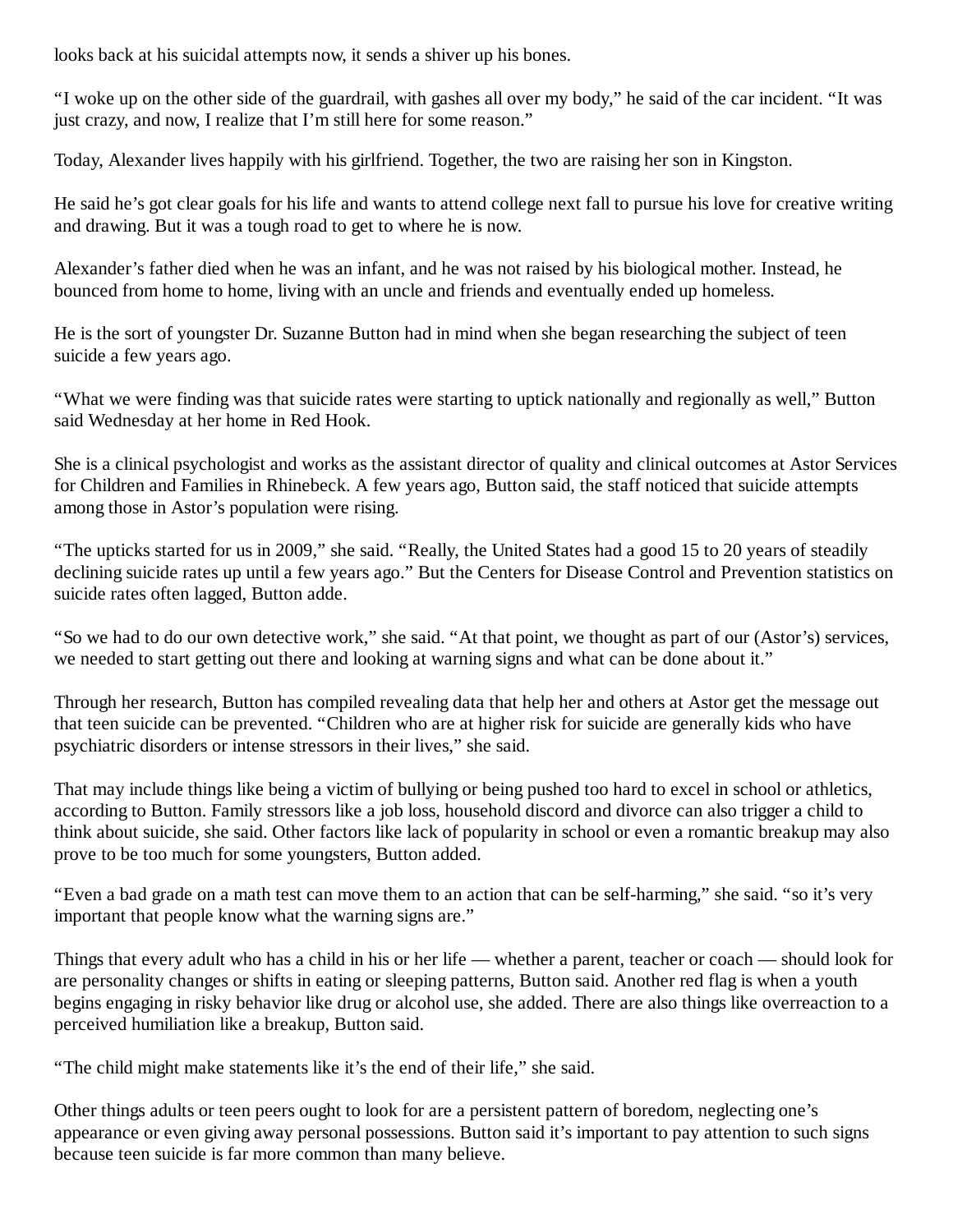"It's the fourth-leading cause of death for young people," she said. "Annually, we lose about 5,000 teens per year."

Alexander almost became part of that statistic.

Flash back once again to 2009 — just weeks after the suicidal attempt from the car — and he found himself in a similar predicament.

"People were bullying me," he said. "I was always like a kid who tried to please everyone, and one of my friends and I got into an argument.

"My friend was like, 'Oh, you're worthless. You might as well kill yourself.'"

Alexander took his word and swallowed the entire contents of his prescription Lithium.

"I was in a self-induced coma and couldn't get out of bed for a day and a half," he said. "I was in a zombie-like state."

Though Alexander is trying hard to stay positive, he said he still has moments when he thinks about how life might have been different if he had a normal childhood.

"I never had a chance to be a kid." he said. It's like a hard turn."

Once in a while, suicidal thoughts still pass through Alexander's mind, but he said he's better able to shake them off now.

"I still haven't made it to where I want to be in life, but I'm definitely not as upset or sad or depressed as I used to be," he said.

Throughout his life, Alexander added, he'd seen many therapists. Most of the times, he added, he didn't feel it made much of a difference.

"They would just listen to you. They'd never give you any advice," he said.

Button said adults should step in to give advice and open the door for healthy dialogue.

"Time with and attention to your kids should never be underestimated," she said. "It's about having that trusting, loving, compassionate relationship with them."

In fact, Button said the first step to suicide prevention is to "take action."

"It's (all about) relationship, relationship, relationship," she said.

Beyond that, Button said something called "means prevention" is key to thwarting suicide among youths. "Don't allow access to the means, and the impulsivity will be interrupted," she said.

If, for example, firearms are kept in the house, Button recommended storing them in remote places or even removing them altogether. Prescription drugs should also be kept in a lock box, she added.

Above all, Button said adults should not be afraid to reach out to youngsters.

"Don't be afraid to get the word 'suicide' out into the open," she said. "And don't dismiss their problems.